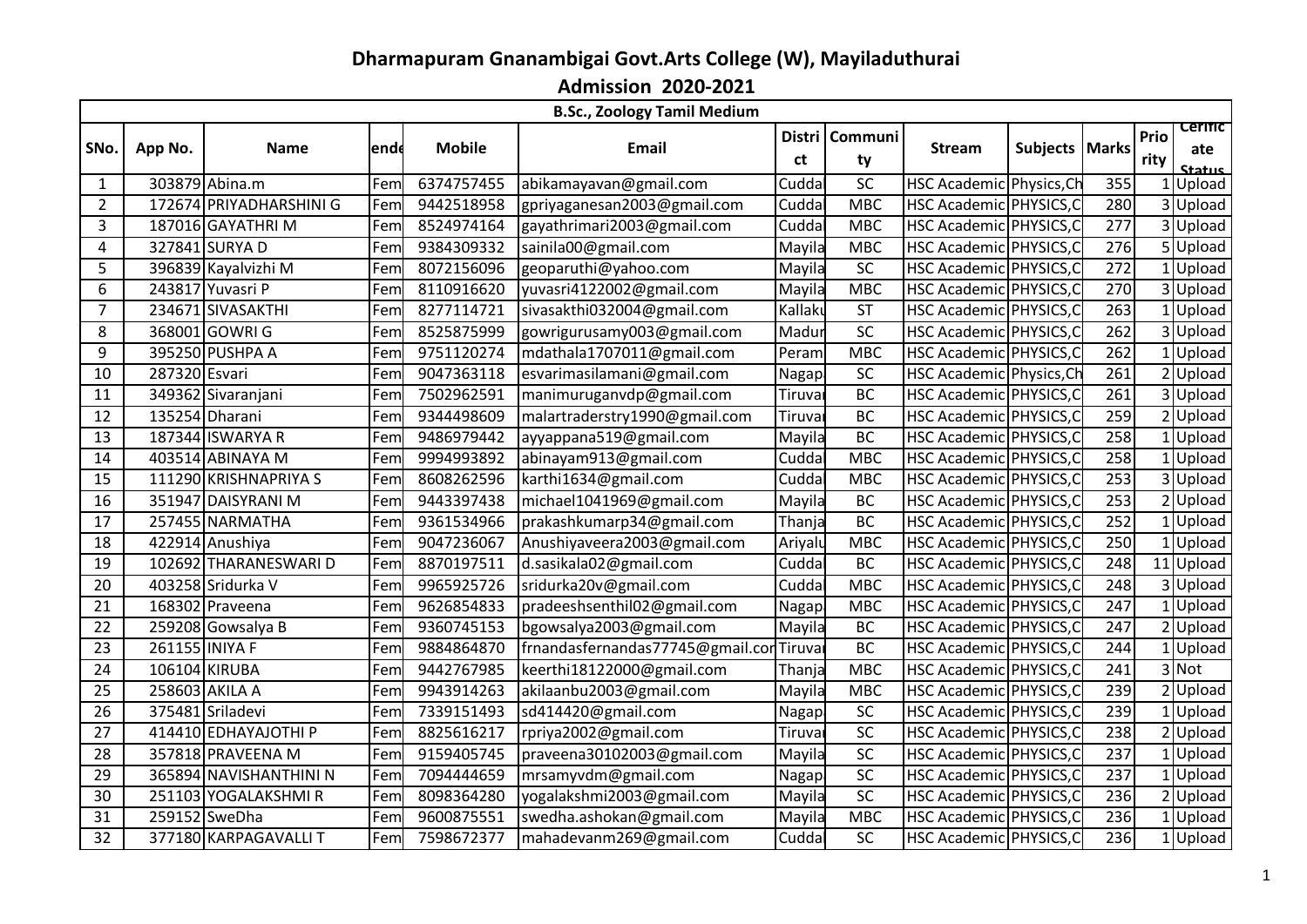| SNo. | App No.        | Name                       | lend | <b>Mobile</b> | Email                                   | Distri<br>ct | Communi<br>ty   | <b>Stream</b>            | <b>Subjects   Marks</b> |       | Prio<br>rity | <b>Cerific</b><br>ate<br>Status |
|------|----------------|----------------------------|------|---------------|-----------------------------------------|--------------|-----------------|--------------------------|-------------------------|-------|--------------|---------------------------------|
| 33   |                | 309828 G.deepika           | Fem  | 7339380491    | sanjeevis052@gmail.com                  | Cudda        | SC              | HSC Academic PHYSICS, C  |                         | 235   |              | 2Upload                         |
| 34   | 392311 Vembu   |                            | Fem  | 9843280354    | sivavaratha502@gmail.com                | Mayila       | <b>MBC</b>      | HSC Academic PHYSICS, C  |                         | 235   |              | 2 Upload                        |
| 35   |                | 347178 Indhumathi G        | Fem  | 9003135680    | indu.10.4.97@gmail.com                  | Ramar        | SC              | HSC Academic Physics, Ch |                         | 232.5 |              | 3 Upload                        |
| 36   |                | 383492 INDHUMATHI S        | Fem  | 9047159177    | indhu8102003@gmail.com                  | Cudda        | SC              | HSC Academic PHYSICS, C  |                         | 230   |              | 3 Upload                        |
| 37   |                | 314624 VAISHNAVI G         | Fem  | 8870467054    | erikiniyan@gmail.com                    | Tiruva       | <b>BC</b>       | HSC Academic PHYSICS, C  |                         | 229   |              | 2 Upload                        |
| 38   |                | 257999 A.Bharatha Priya    | Fem  | 9994720563    | bharathapriya22@gmail.com               | Tiruva       | BC              | HSC Academic PHYSICS, C  |                         | 228   |              | 1Upload                         |
| 39   |                | 316775 VARSHA S            | Fem  | 9003780171    | mathan560m@gmail.com                    | Ariyalu      | <b>MBC</b>      | HSC Academic PHYSICS, C  |                         | 228   |              | 3 Upload                        |
| 40   |                | 321803 MEENA S             | Fem  | 6379206330    | meena13012004@gmail.com                 | Ariyalu      | SC              | HSC Academic PHYSICS, C  |                         | 228   |              | 1 Upload                        |
| 41   |                | 171765 BOWYA B             | Fem  | 9790143257    | balasundarambowya@gmail.com             | Tiruvaı      | <b>SC</b>       | HSC Academic PHYSICS, C  |                         | 227   |              | 2 Upload                        |
| 42   |                | 216566 VIDHYABHARATHI      | Fem  | 8838852070    | shyamalaveramani@gmail.com              | Nagap        | <b>MBC</b>      | HSC Academic PHYSICS, C  |                         | 227   |              | 1 Upload                        |
| 43   |                | 424208 Subbulakshmi        | Fem  | 9677697200    | amuthas2424@gmail.com                   | Cudda        | SC              | HSC Academic PHYSICS, C  |                         | 227   |              | 1 Upload                        |
| 44   |                | 270020 Abinaya R           | Fem  | 9842998741    | abinayaravi227@gmail.com                | Tiruva       | <b>MBC</b>      | HSC Academic PHYSICS, C  |                         | 226   |              | 1 Upload                        |
| 45   |                | 386466 Ajithra R           | Fem  | 8056843827    | rajithra2409@gmail.com                  | Mayila       | <b>MBC</b>      | HSC Academic PHYSICS, C  |                         | 226   |              | 2 Upload                        |
| 46   |                | 401708 Thangakalyani       | Fem  | 8675697747    | thangam.prithi2003@gmail.com            | Ariyalu      | <b>MBC</b>      | HSC Academic PHYSICS, C  |                         | 226   |              | 2 Upload                        |
| 47   |                | 407282 DURGA DEVI          | Fem  | 6381341038    | durga12345@gamil.com                    | Mayila       | SC              | HSC Academic PHYSICS, C  |                         | 225   |              | 2 Upload                        |
| 48   |                | 314184 MADHAVI P           | Fem  | 8220961275    | durga.karthidk1984@gmail.com            | Tiruva       | <b>MBC</b>      | HSC Academic PHYSICS, C  |                         | 224   |              | 2 Upload                        |
| 49   |                | 104031J.DHEEPARANI         | Fem  | 9655362661    | vijayalakshmi11072000@gmail.com         | Nagap        | BC              | HSC Academic PHYSICS, C  |                         | 223   |              | 1 Upload                        |
| 50   |                | 235249 Pramila P           | Fem  | 7867849637    | pramila082003p@gmail.com                | Tiruva       | SC              | HSC Academic PHYSICS,C   |                         | 223   |              | 1 Upload                        |
| 51   | 244211 Asika M |                            | Fem  | 8489593040    | mgprasanth97@gmail.com                  | Mayila       | $\overline{SC}$ | HSC Academic PHYSICS, C  |                         | 223   |              | 7 Upload                        |
| 52   |                | 388568 Sivaranjani R       | Fem  | 9788571862    | sivaranjanirama14@gmail.com             | Tiruvaı      | SC              | HSC Academic PHYSICS, C  |                         | 222   |              | 1Upload                         |
| 53   |                | 230351 POOJA S             | Fem  | 9003337850    | manikandan2797277@gmail.com             | Cudda        | SC              | HSC Academic PHYSICS, C  |                         | 221   |              | 2 Upload                        |
| 54   |                | 185843 Jagadeeshwari       | Fem  | 9344517913    | jagadeeshwarijagathi@gmail.com          | Mayila       | SC              | HSC Academic PHYSICS, C  |                         | 220   |              | 1 Upload                        |
| 55   |                | 331480 SRILEKA B           | Fem  | 9095425148    | chandarsrileh@gmail.com                 | Tiruva       | <b>SC</b>       | HSC Academic PHYSICS, C  |                         | 220   |              | 1 Upload                        |
| 56   |                | 232787 Soundhariya         | Fem  | 9843111499    | sowndhariya2003@gmail.com               | Nagapa       | <b>BC</b>       | HSC Academic PHYSICS, C  |                         | 219   |              | 1 Upload                        |
| 57   |                | 291395 NAVEENA N           | Fem  | 9080539548    | tamilmaya63@gmail.com                   | Cudda        | SC              | HSC Academic PHYSICS, C  |                         | 219   |              | 1 Upload                        |
| 58   | 251074 ARTHI S |                            | Fem  | 7868823594    | aarthisivasubramaniyan2001@gmailTiruva  |              | SC              | HSC Academic Biology, Ph |                         | 217.5 |              | 1 Upload                        |
| 59   |                | 218640 GAYATHRI P          | Fem  | 9344133155    | karank70024@gmail.com                   | Cudda        | SC              | HSC Academic PHYSICS, C  |                         | 217   |              | 2 Upload                        |
| 60   |                | 232101 Abinaya G           | Fem  | 9361732145    | abinayagovindaraj1503@gmail.com Tiruvar |              | <b>BC</b>       | HSC Academic PHYSICS, C  |                         | 217   |              | 2 Upload                        |
| 61   |                | 422381 Lakshmi             | Fem  | 9159885790    | krishnamurthylakshmi89@gmail.conTiruva  |              | <b>MBC</b>      | HSC Academic PHYSICS, C  |                         | 217   |              | 1 Upload                        |
| 62   |                | 191793 KISHALLA P          | Fem  | 9751209908    | rameshvnr250686@gmail.com               | Mayila       | SC              | HSC Academic PHYSICS, C  |                         | 216   |              | 3 Upload                        |
| 63   |                | 204297 SRIPRIYADHARSHINI B | TFem | 8608607390    | srirammohan242@gmail.com                | Mayila       | <b>DNC</b>      | HSC Academic PHYSICS, C  |                         | 215   |              | 1 Upload                        |
| 64   |                | 318550 MATHUMITHA M        | Fem  | 9488603756    | mathuvjkrish@gmail.com                  | Mayila       | SC              | HSC Academic PHYSICS, C  |                         | 215   |              | 4 Upload                        |
| 65   |                | 268516 SUBASRI             | Fem  | 9025734590    | purushothjana@gmail.com                 | Mayila       | <b>SC</b>       | HSC Academic PHYSICS, C  |                         | 214   |              | 1Upload                         |
| 66   |                | 349870 Vaishnavi.S         | Fem  | 8925101849    | vaishnaviselvam@gmail.com               | Tiruvaı      | <b>SCA</b>      | HSC Academic Physics, Ch |                         | 212.5 |              | 1 Upload                        |
| 67   |                | 335178 FAHIMANAJILA J      | Fem  | 8883022839    | fahimanajila663@gmail.com               | Tiruvaı      | <b>BCM</b>      | HSC Academic PHYSICS, C  |                         | 212   |              | 2 Upload                        |
| 68   |                | 398551 KALAIVANI S         | Fem  |               | 8111079712 kathiresan2612@gmail.com     | Nagapi       | <b>MBC</b>      | HSC Academic PHYSICS, C  |                         | 211   |              | 1 Upload                        |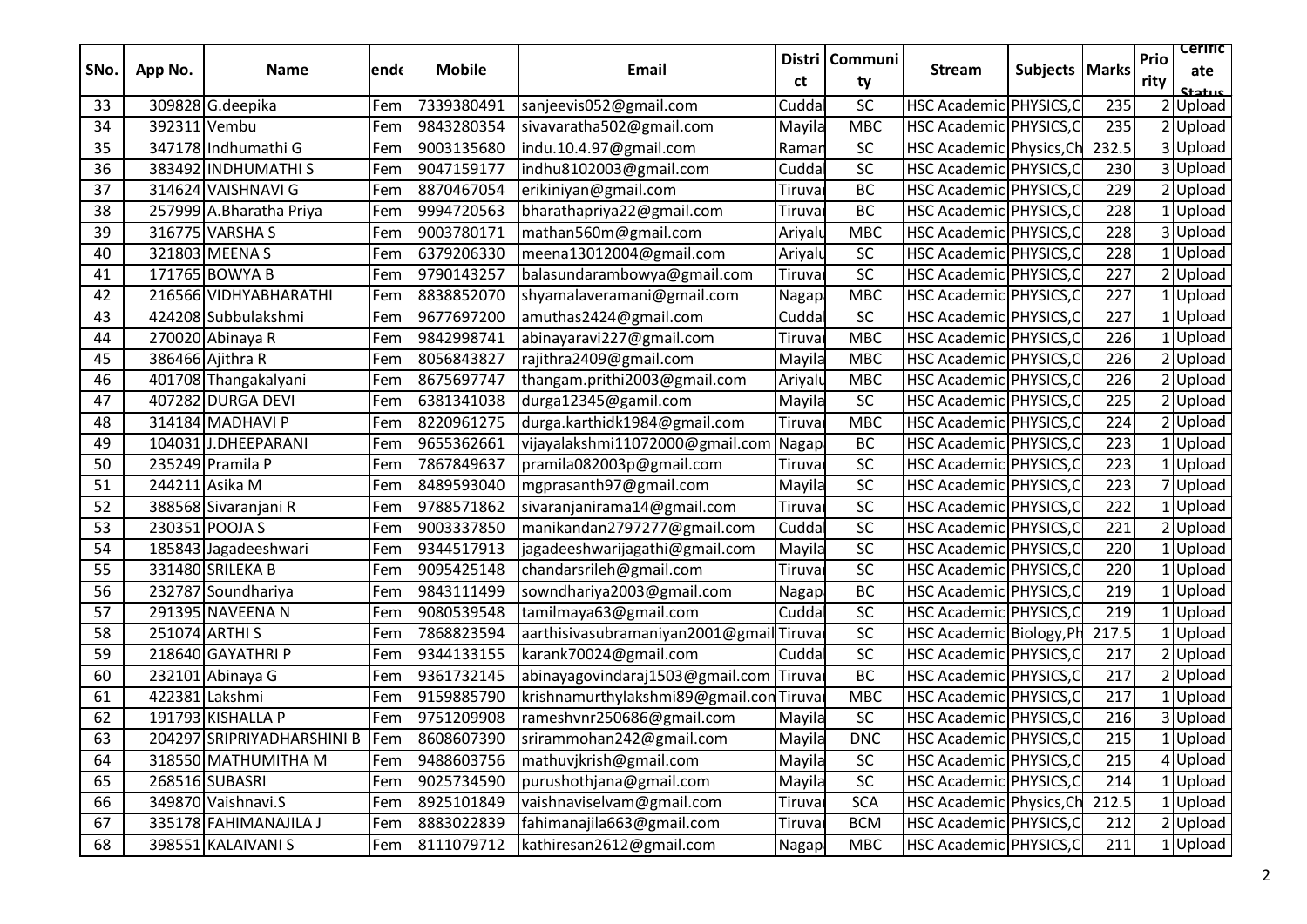| SNo. | App No.         | Name                   | lendd | <b>Mobile</b> | <b>Email</b>                            | ct      | Distri   Communi<br>ty | <b>Stream</b>           | <b>Subjects   Marks</b> |     | Prio<br>rity | <b>Cerific</b><br>ate<br>Status |
|------|-----------------|------------------------|-------|---------------|-----------------------------------------|---------|------------------------|-------------------------|-------------------------|-----|--------------|---------------------------------|
| 69   | 330683 Uma      |                        | Fem   | 8973566721    | packirimama2@gmail.com                  | Tiruva  | <b>MBC</b>             | HSC Academic PHYSICS, C |                         | 210 |              | Upload                          |
| 70   |                 | 386566 SATHVINAYA PS   | Fem   | 9942693935    | sathvinaya@gmail.com                    | Nagap   | <b>SC</b>              | HSC Academic PHYSICS, C |                         | 210 |              | Upload                          |
| 71   |                 | 408144 KURINJIMALAR P  | Fem   | 8098134494    | kurinjimalarp28@gmail.com               | Cudda   | SC                     | HSC Academic PHYSICS, C |                         | 210 | 3            | Upload                          |
| 72   |                 | 414126 KAMALI T        | Fem   | 9943219042    | kamalitk363@gmail.com                   | Kallaku | <b>MBC</b>             | HSC Academic PHYSICS, C |                         | 210 |              | Upload                          |
| 73   |                 | 253623 RANJITHA        | Fem   | 9751337045    | mkranjitha2003@gmail.com                | Mayila  | SC                     | HSC Academic PHYSICS, C |                         | 209 |              | Upload                          |
| 74   |                 | 281057 Shobana         | Fem   | 9626659307    | shobana@gmail.com                       | Nagap   | <b>MBC</b>             | HSC Academic PHYSICS, C |                         | 209 |              | Upload                          |
| 75   |                 | 201878 P ABIRAMI       | Fem   | 8056397929    | shan200y4@gmail.com                     | Mayila  | <b>MBC</b>             | HSC Academic PHYSICS, C |                         | 208 |              | Upload                          |
| 76   |                 | 255541 THULASI         | Fem   | 9159701741    | thulasilakshmi2003@gmail.com            | Mayila  | <b>SCA</b>             | HSC Academic PHYSICS, C |                         | 207 |              | Upload                          |
| 77   |                 | 262334 PARVATHI M      | Fem   | 9942616713    | parvathimurugan06@gmail.com             | Cudda   | <b>MBC</b>             | HSC Academic PHYSICS, C |                         | 207 |              | Upload                          |
| 78   |                 | 299402 PARVEENA P      | Fem   | 9500055299    | indirakumar.s@gmail.com                 | Ariyalu | <b>MBC</b>             | HSC Academic PHYSICS, C |                         | 207 |              | Upload                          |
| 79   |                 | 311902 Sowmiya         | Fem   | 7539993908    | iyalvizhib@gmail.com                    | Nagapi  | SC                     | HSC Academic PHYSICS, C |                         | 207 |              | Upload                          |
| 80   |                 | 375847 MEGALA          | Fem   | 9360380621    | thivithas2000@gmail.com                 | Nagap   | SC                     | HSC Academic PHYSICS, C |                         | 207 |              | Upload                          |
| 81   |                 | 385573 V.KEERTHIYA     | Fem   | 9688577985    | keerthisabari2002@gmail.com             | Thanja  | <b>DNC</b>             | HSC Academic PHYSICS, C |                         | 207 |              | Upload                          |
| 82   |                 | 235595 Aswitha         | Fem   | 9751091702    | aswithaiyyappan3007@gmail.com           | Tiruva  | <b>SC</b>              | HSC Academic PHYSICS, C |                         | 206 |              | Upload                          |
| 83   | 346354 Girija.k |                        | Fem   | 8270365433    | girijakalai2003@gmail.com               | Cuddal  | SC                     | HSC Academic PHYSICS, C |                         | 206 |              | Upload                          |
| 84   |                 | 357827 PRATHEEBA M     | Fem   | 6381582593    | yogeshwaran123civil@gmail.com           | Mayila  | SC                     | HSC Academic PHYSICS, C |                         | 206 |              | Upload                          |
| 85   |                 | 422065 MAYILARASI S    | Fem   | 7092532129    | ssmayilarasi@gmail.com                  | Kallakı | <b>MBC</b>             | HSC Academic PHYSICS, C |                         | 206 |              | Upload                          |
| 86   |                 | 293249 DHiVYADHARSHINI | Fem   | 6381863684    | kalaisep19@gmail.com                    | Thanja  | <b>MBC</b>             | HSC Academic PHYSICS,C  |                         | 205 |              | Upload                          |
| 87   |                 | 330129 DIVYA T         | Fem   | 8489139584    | tdivya26052003@gmail.com                | Mayila  | <b>SCA</b>             | HSC Academic PHYSICS, C |                         | 205 |              | Upload                          |
| 88   |                 | 400200 ABIMANI A       | Fem   | 7358912297    | abimaniarikirushnan@gmail.com           | Mayila  | SC                     | HSC Academic PHYSICS, C |                         | 205 |              | Upload                          |
| 89   | 279965 ARUNA    |                        | Fem   | 9092786699    | jcaruna2003@gmail.com                   | Mayila  | SC                     | HSC Academic PHYSICS, C |                         | 204 |              | Upload                          |
| 90   |                 | 282284 Dhivya S        | Fem   | 7094368586    | dhivyalatha02@gmail.com                 | Mayila  | SC                     | HSC Academic PHYSICS, C |                         | 204 |              | Upload                          |
| 91   |                 | 294171 SANGAVI S       | Fem   | 7358755368    | amudhanresearch@gmail.com               | Ariyalu | <b>MBC</b>             | HSC Academic PHYSICS, C |                         | 204 |              | Upload                          |
| 92   |                 | 413370 BOOMIKA D       | Fem   | 9487442892    | boomika021002@gmail.com                 | Thanja  | SC                     | HSC Academic PHYSICS, C |                         | 204 |              | Not                             |
| 93   |                 | 294790 ABINAYA         | Fem   | 8525015530    | ajith.appubca@gmail.com                 | Mayila  | SC                     | HSC Academic PHYSICS, C |                         | 203 |              | Upload                          |
| 94   |                 | 404698 Dhivya T        | Fem   | 9688419573    | akm.dhivya2003@gmail.com                | Ariyalu | <b>MBC</b>             | HSC Academic PHYSICS, C |                         | 203 |              | Upload                          |
| 95   |                 | 338416 Jeyasri J       | Fem   | 8220133714    | karthigairaja89@gmail.com               | Ramar   | SC                     | HSC Academic PHYSICS, C |                         | 201 |              | Upload                          |
| 96   |                 | 350695 Aarthi R        | Fem   | 8098772140    | sabasugan1993@gmail.com                 | Nagap   | <b>MBC</b>             | HSC Academic PHYSICS, C |                         | 201 |              | Upload                          |
| 97   |                 | 204234 SNEHA A         | Fem   | 9787039253    | azhagumani1424@gmail.com                | Ariyalu | <b>SC</b>              | HSC Academic PHYSICS, C |                         | 200 |              | Upload                          |
| 98   |                 | 238887 DEVADHARSHINI S | Fem   | 7373819472    | achuthamenank@gmail.com                 | Nagapi  | SC                     | HSC Academic PHYSICS, C |                         | 200 |              | 1 Upload                        |
| 99   |                 | 361399 Vaishnavi T     | Fem   | 8110966232    | vaishnavithatchinamoorthy@gmail.dMayila |         | BC                     | HSC Academic PHYSICS, C |                         | 200 |              | <b>Z</b>  Upload                |
| 100  |                 | 267746 Hirosini R      | Fem   | 8344055147    | hirosini2003@gmail.com                  | Tiruval | SC                     | HSC Academic PHYSICS,C  |                         | 199 |              | $2$ Upload                      |
| 101  |                 | 284143 Karthiga P      | Fem   | 6379718176    | nkxerox31@gmail.com                     | Mayila  | <b>BC</b>              | HSC Academic PHYSICS, C |                         | 199 |              | 2 Upload                        |
| 102  |                 | 375236 Thamaraiselvi T | Fem   | 7010280318    | thamaraiselvit08@gmail.com              | Nagapi  | <b>MBC</b>             | HSC Academic PHYSICS, C |                         | 199 |              | Upload                          |
| 103  |                 | 378620 VINOTHINI       | Fem   | 9677465868    | vinothini14102003@gmail.com             | Tiruva  | SC                     | HSC Academic PHYSICS, C |                         | 198 |              | Upload                          |
| 104  |                 | 404546 ADHILEKSHMI M   | Fem   | 9080934812    | adhilekshmi2002@gmail.com               | Ariyalu | SC                     | HSC Academic PHYSICS, C |                         | 198 |              | <b>Upload</b>                   |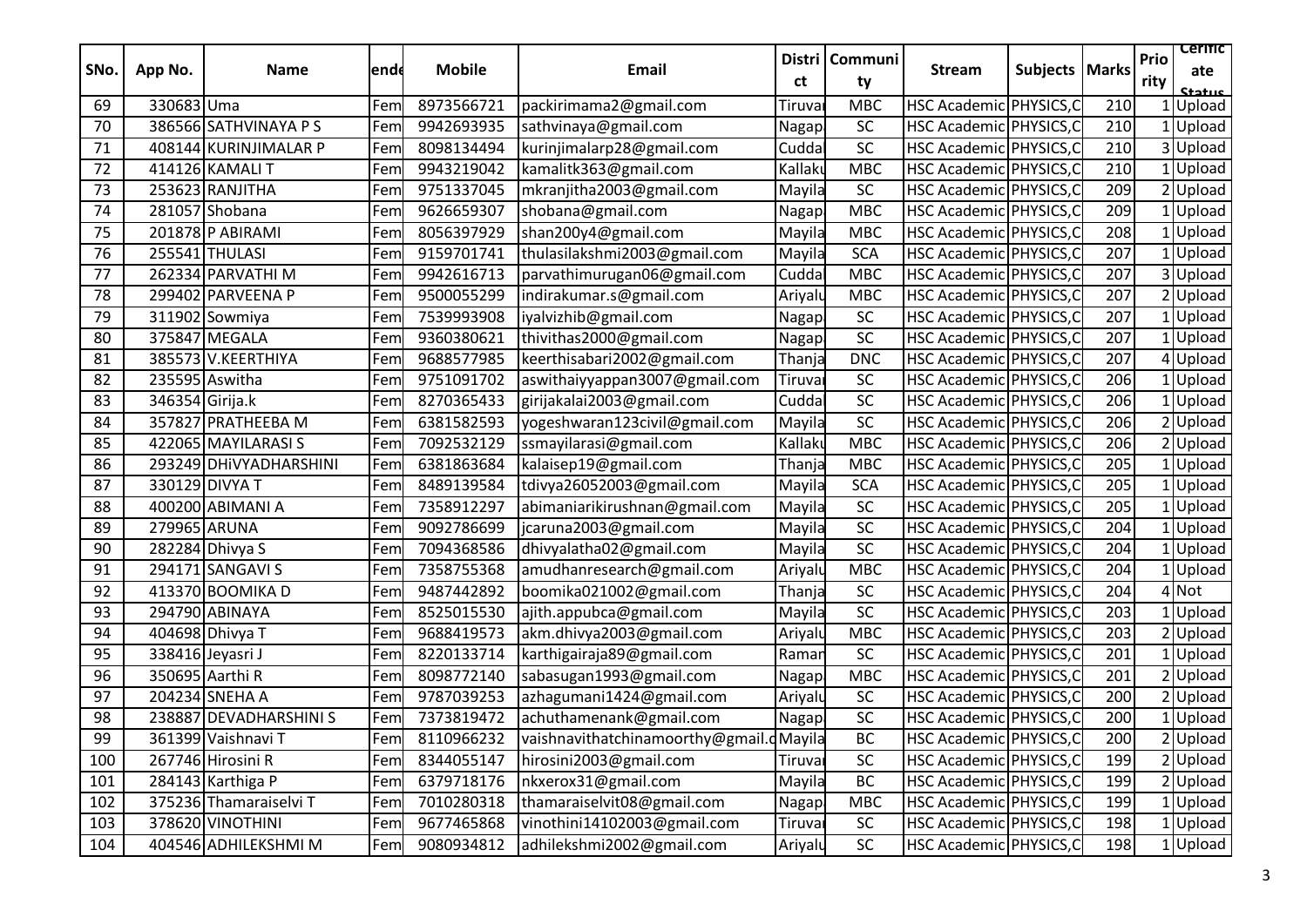| SNo. | App No.        | <b>Name</b>           | lende | <b>Mobile</b> | <b>Email</b>                           | ct                 | Distri   Communi<br>ty | <b>Stream</b>           | <b>Subjects   Marks</b> |     | Prio<br>rity | <b>Cerific</b><br>ate<br>Status |  |
|------|----------------|-----------------------|-------|---------------|----------------------------------------|--------------------|------------------------|-------------------------|-------------------------|-----|--------------|---------------------------------|--|
| 105  |                | 279519 JANANI S       | Fem   | 8940983699    | sivajijanani@gmail.com                 | Mayila             | SC                     | HSC Academic PHYSICS, C |                         | 197 |              | Upload                          |  |
| 106  |                | 364637 SAVURITHA N    | Fem   | 6382991196    | nagarajanmanikandan99@gmail.comMayila  |                    | SC                     | HSC Academic PHYSICS, C |                         | 197 | 3            | Upload                          |  |
| 107  |                | 392969 Kalaivani S    | Fem   | 8122779518    | kalaivani112002@gmail.com              | Nagapa             | <b>MBC</b>             | HSC Academic PHYSICS, C |                         | 197 |              | Upload                          |  |
| 108  |                | 257581 Vijayalakshmi  | Fem   | 9159059023    | mvijayasasi2003@gmail.com              | Mayila             | <b>MBC</b>             | HSC Academic PHYSICS, C |                         | 196 |              | Upload                          |  |
| 109  |                | 374002 Adhithiya S    | Fem   | 9751091702    | adhithiyasuresh13@gmail.com            | Tiruva             | <b>SC</b>              | HSC Academic PHYSICS, C |                         | 196 |              | Upload                          |  |
| 110  |                | 219499 SRIRANJANI B   | Fem   | 8072836413    | rbi.balaji@gmail.com                   | Cudda              | <b>MBC</b>             | HSC Academic PHYSICS, C |                         | 195 |              | Upload                          |  |
| 111  |                | 312693 SANGEETHAS     | Fem   | 9025561669    | bhuvanaias2000@gmail.com               | Tiruvar            | <b>MBC</b>             | HSC Academic PHYSICS, C |                         | 195 |              | Upload                          |  |
| 112  |                | 330524 M. YASOTHA     | Fem   | 9789519843    | VBSBHARATH2012@GMAIL.COM               | Namal              | <b>SCA</b>             | HSC Academic PHYSICS, C |                         | 195 |              | Upload                          |  |
| 113  |                | 168927 Subalakshmi R  | Fem   | 9715963117    | subalakshmi31122002@gmail.com          | Mayila             | <b>MBC</b>             | HSC Academic PHYSICS, C |                         | 194 |              | Upload                          |  |
| 114  |                | 250348 SOWNDHARYA M   | Fem   | 7373806749    | sowndharyamuthu2002@gmail.com          | Tiruva             | BC                     | HSC Academic PHYSICS, C |                         | 194 |              | Upload                          |  |
| 115  |                | 383348 KARTHIKA M     | Fem   | 9345404873    | karthikamahendiran@gmail.com           | Tiruvaı            | SC                     | HSC Academic PHYSICS, C |                         | 194 |              | Upload                          |  |
| 116  |                | 193263 Reshma         | Fem   | 7598934707    | snkr.reshma@gmail.com                  | Nagapa             | <b>BC</b>              | HSC Academic PHYSICS, C |                         | 193 |              | Upload                          |  |
| 117  |                | 330352 PARAMESHWARI R | Fem   | 6383916383    | shanthyshanthy012@gmail.com            | Cudda              | MBC                    | HSC Academic PHYSICS, C |                         | 193 |              | Upload                          |  |
| 118  |                | 336415 Sabeena R      | Fem   | 9025768308    | sabeenarajesh6@gmail.com               | Nagapi             | SC                     | HSC Academic PHYSICS, C |                         | 193 |              | Upload                          |  |
| 119  |                | 358447 Santhiya C     | Fem   | 9047083414    | santhiyachandirasekar@gmail.com        | Mayila             | SC                     | HSC Academic PHYSICS, C |                         | 192 |              | Upload                          |  |
| 120  |                | 371888 SWETHA S       | Fem   | 7373654781    | aabinishiyas@gmail.com                 | Tiruvar            | SC                     | HSC Academic PHYSICS, C |                         | 192 |              | Upload                          |  |
| 121  | 379099 ASHA    |                       | Fem   | 9655819688    | karusathya65@gmail.com                 | Mayila             | SC                     | HSC Academic PHYSICS, C |                         | 192 |              | Upload                          |  |
| 122  |                | 246932 P.sowbakya     | Fem   | 9843387258    | sowbakya2020@gmail.com                 | Nagap <sup>®</sup> | <b>BC</b>              | HSC Academic PHYSICS, C |                         | 191 |              | Upload                          |  |
| 123  |                | 271707 ARUNPRIYA K    | Fem   | 7502252854    | arunpriyakumar79@gmail.com             | Cuddal             | <b>BC</b>              | HSC Academic PHYSICS, C |                         | 191 |              | Upload                          |  |
| 124  |                | 368303 MITHUNA P      | Fem   | 8940756474    | mithunapirakalathan@gmail.com          | Mayila             | SC                     | HSC Academic PHYSICS, C |                         | 191 |              | Upload                          |  |
| 125  |                | 406691 KARTHIKA B     | Fem   | 7502362588    | sunviji81@gmail.com                    | Tiruva             | SC                     | HSC Academic PHYSICS, C |                         | 191 |              | Upload                          |  |
| 126  |                | 172959 Elavarasi R    | Fem   | 7358912122    | Elavarasi29072003@gmail.com            | Mayila             | <b>MBC</b>             | HSC Academic PHYSICS, C |                         | 190 |              | Upload                          |  |
| 127  |                | 294149 SARVINI P      | Fem   | 9585457088    | driyazpasupathy1210@gmail.com          | Cuddal             | <b>BC</b>              | HSC Academic PHYSICS, C |                         | 190 |              | 2 Upload                        |  |
| 128  |                | 307470 JAYALALITHA J  | Fem   | 7548818842    | jayalalitha237@gmail.com               | Cudda              | SC                     | HSC Academic PHYSICS, C |                         | 190 |              | Upload                          |  |
| 129  | 330947 Akila D |                       | Fem   | 8220727528    | aarthi.dharmalingam99@gmail.com        | Mayila             | <b>MBC</b>             | HSC Academic PHYSICS, C |                         | 190 |              | 5 Upload                        |  |
| 130  | 357784 Asha K  |                       | Fem   | 9080371640    | moulimaran143@gmail.com                | Nagap              | <b>SC</b>              | HSC Academic PHYSICS, C |                         | 190 |              | Upload                          |  |
| 131  |                | 362889 Poonguzhali    | Fem   | 7339686715    | poonguzhalirajavel@gmail.com           | Mayila             | <b>MBC</b>             | HSC Academic PHYSICS, C |                         | 190 |              | 3 Upload                        |  |
| 132  |                | 405239 SUVITHA M      | Fem   | 8220871055    | suvithamanivasagam@gmail.com           | Mayila             | SC                     | HSC Academic PHYSICS, C |                         | 190 |              | Upload                          |  |
| 133  | 204778 R PRIYA |                       | Fem   | 8056397929    | jayaselvam2004@gmail.com               | Mayila             | <b>MBC</b>             | HSC Academic PHYSICS, C |                         | 188 |              | Upload                          |  |
| 134  |                | 237355 KOWSALYA       | Fem   | 6369331607    | kanimozhi682@gmail.com                 | Mayila             | SC                     | HSC Academic PHYSICS, C |                         | 188 |              | Upload                          |  |
| 135  |                | 239174 ELAVENI A      | Fem   | 7904470534    | elaveni2020a@gmail.com                 | Mayila             | $\overline{SC}$        | HSC Academic PHYSICS, C |                         | 188 |              | $2$ Upload                      |  |
| 136  |                | 378003 SANTHIYA S     | Fem   | 8940127017    | manivasaganthangarasu@gmail.com Cuddal |                    | SC                     | HSC Academic PHYSICS, C |                         | 188 |              | Upload                          |  |
| 137  | 421429 Deepa   |                       | Fem   | 6385328453    | elaveni0602@gmail.com                  | Cuddal             | <b>BC</b>              | HSC Academic PHYSICS,C  |                         | 188 |              | 3 Upload                        |  |
| 138  |                | 176917 P.subhisha     | Fem   | 8270404120    | subhisubhisha995@gmail.com             | Mayila             | <b>MBC</b>             | HSC Academic PHYSICS, C |                         | 187 |              | 1 Upload                        |  |
| 139  |                | 306814 RAJESWARI      | Fem   | 9074244804    | vikram202my@gmail.com                  | Mayila             | SC                     | HSC Academic PHYSICS, C |                         | 187 |              | Upload                          |  |
| 140  | 331817 Divya A |                       | Fem   | 8524824741    | divyaaasai06@gmail.com                 | Tiruvaı            | SC                     | HSC Academic PHYSICS, C |                         | 187 |              | 1 Upload                        |  |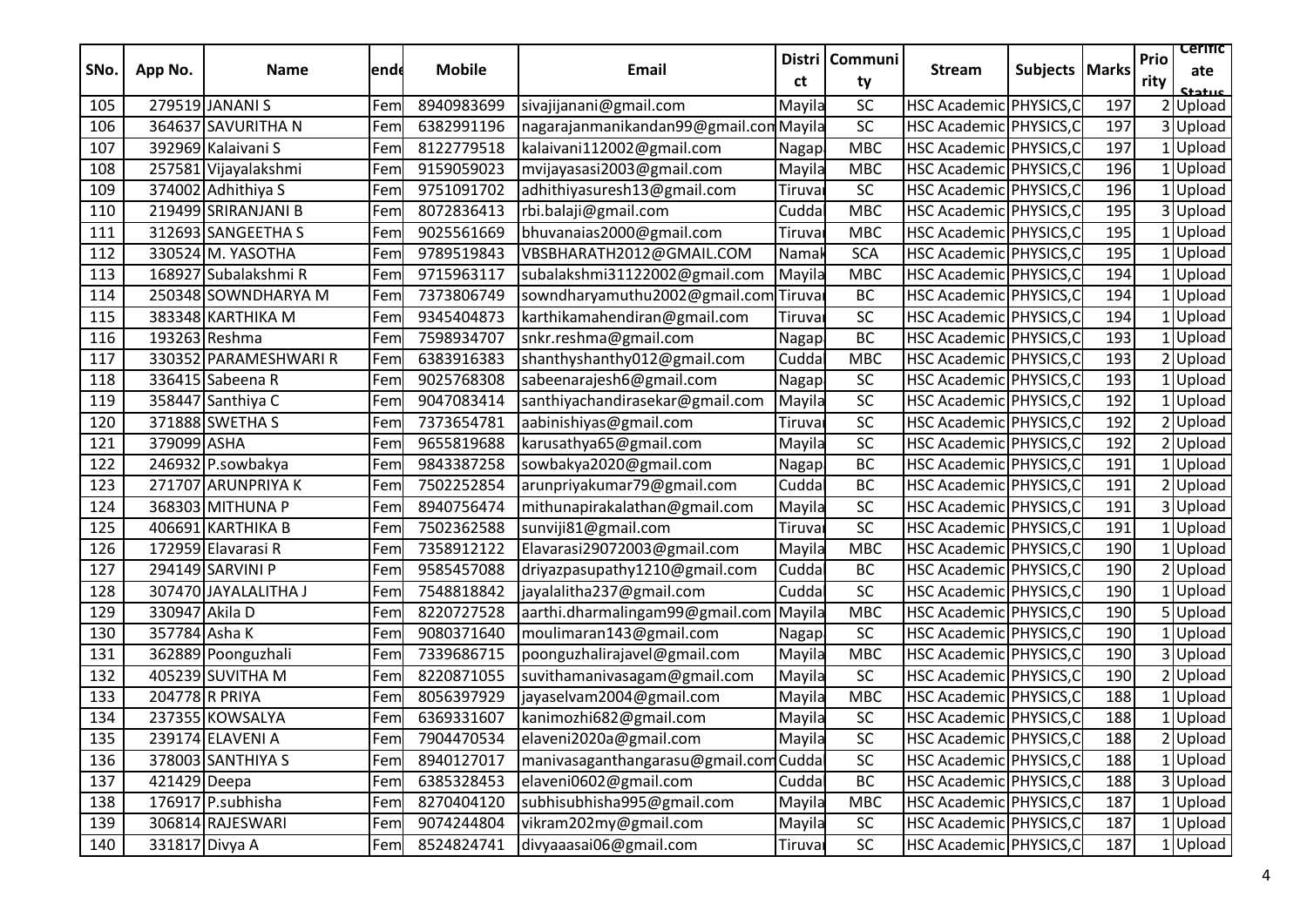| SNo. | App No.        | <b>Name</b>             | lende | <b>Mobile</b> | <b>Email</b>                            | ct      | Distri   Communi<br>ty | <b>Stream</b>            | Subjects   Marks |     | Prio<br>rity | <b>Cerific</b><br>ate<br>Status |
|------|----------------|-------------------------|-------|---------------|-----------------------------------------|---------|------------------------|--------------------------|------------------|-----|--------------|---------------------------------|
| 141  |                | 355733 PRAVEENA S       | Fem   | 8220582167    | praveena130203@gmail.com                | Mayila  | SC                     | HSC Academic PHYSICS, C  |                  | 187 |              | 2 Upload                        |
| 142  |                | 153726 DHARSHIYA R      | Fem   | 6383295371    | kishorrajendhiran@gmail.com             | Mayila  | <b>MBC</b>             | HSC Academic PHYSICS, C  |                  | 186 |              | Upload                          |
| 143  |                | 201826 ISHWARYADEVI G   | Fem   | 9894489730    | aiswaryadevige@gmail.com                | Mayila  | SC                     | HSC Academic PHYSICS, C  |                  | 186 |              | Upload                          |
| 144  |                | 320069 Pavithra.p       | Fem   | 8870718651    | pavithraparasivam382002@gmail.co Mayila |         | SC                     | HSC Academic PHYSICS, C  |                  | 186 |              | 2 Upload                        |
| 145  |                | 229787 MEENA S          | Fem   | 7339393400    | kskalaiselvan8080@gmail.com             | Mayila  | $\sf SC$               | HSC Academic PHYSICS, C  |                  | 185 |              | 3 Upload                        |
| 146  |                | 238204 SANGEETHA        | Fem   | 9488168397    | sangeethak@gmail.com                    | Nagap   | SC                     | HSC Academic PHYSICS, C  |                  | 185 |              | 2 Upload                        |
| 147  | 278094 KALKI V |                         | Fem   | 9677691690    | kalkivelmurugan2020@gmail.com           | Cudda   | $\sf SC$               | HSC Academic PHYSICS, C  |                  | 185 |              | 7 Upload                        |
| 148  |                | 312659 DHURGADEVI       | Fem   | 9600673448    | rdhurgadevi2003@gmail.com               | Mayila  | $\sf SC$               | HSC Academic PHYSICS, C  |                  | 185 |              | 2 Upload                        |
| 149  |                | 357494 DIVYA K          | Fem   | 8608118306    | divya180303@gmail.com                   | Mayila  | SC                     | HSC Academic PHYSICS, C  |                  | 185 |              | Upload                          |
| 150  |                | 361330 Rajalakshmi P    | Fem   | 9751583118    | anandhk191@gmail.com                    | Nagap   | SC                     | HSC Academic PHYSICS, C  |                  | 185 |              | 2 Upload                        |
| 151  |                | 286267 SWATHI R         | Fem   | 9361045704    | manikandansangeetha91@gmail.corMayila   |         | SC                     | HSC Academic PHYSICS, C  |                  | 184 |              | Upload                          |
| 152  |                | 321519 ISWARIYA M       | Fem   | 9123540471    | praveenb5698@gmail.com                  | Cuddal  | <b>MBC</b>             | HSC Academic PHYSICS, C  |                  | 184 |              | 1 Upload                        |
| 153  |                | 356574 Manothini M      | Fem   | 9486599405    | manothini211102@gmail.com               | Mayila  | SC                     | HSC Academic PHYSICS, C  |                  | 184 |              | 2 Upload                        |
| 154  |                | 389432 ARTHI G          | Fem   | 8073101188    | drswethaindia@gmail.com                 | Cuddal  | SC                     | HSC Academic PHYSICS, C  |                  | 184 |              | 2 Upload                        |
| 155  |                | 268048 SANTHIYA C       | Fem   | 9345217618    | murali4485@gmail.com                    | Mayila  | $\sf SC$               | HSC Academic Physics, Ch |                  | 183 |              | 2 Upload                        |
| 156  |                | 309014 ABIRAMI P        | Fem   | 8489177570    | aakashdce2000@gmail.com                 | Mayila  | <b>BC</b>              | HSC Academic PHYSICS, C  |                  | 183 |              | 3 Upload                        |
| 157  |                | 333651 Tamilaha Arasi C | Fem   | 6369112658    | tamilchandrasekaran2003@gmail.co Mayila |         | SC                     | HSC Academic PHYSICS, C  |                  | 183 |              | Upload                          |
| 158  |                | 115011 SNEKA D          | Fem   | 9524912177    | suthakar2000akl@gmail.com               | Mayila  | SC                     | HSC Academic PHYSICS, C  |                  | 182 |              | Upload                          |
| 159  |                | 224990 DHARANI K        | Fem   | 7094688565    | dharanikaaruna0302@gmail.com            | Mayila  | <b>BC</b>              | HSC Academic PHYSICS, C  |                  | 182 |              | $1$ Upload                      |
| 160  |                | 292578 MONISHA N        | Fem   | 8248730035    | monishasumathi12@gmail.com              | Cudda   | <b>SC</b>              | HSC Academic PHYSICS, C  |                  | 182 |              | 3 Not                           |
| 161  |                | 313728 BHAVADHARANIK    | Fem   | 9884393901    | bhavarani2002@gmail.com                 | Nagapi  | $\sf SC$               | HSC Academic PHYSICS, C  |                  | 182 |              | Upload                          |
| 162  |                | 361487 ANUSUYA B        | Fem   | 9003856829    | anusiyabala2003@gmail.com               | Nagapi  | $\sf SC$               | HSC Academic PHYSICS, C  |                  | 182 |              | Upload                          |
| 163  |                | 409377 DHESANAYAGI D    | Fem   | 8940462170    | dhesanayagi@gmail.com                   | Cuddal  | SC                     | HSC Academic PHYSICS, C  |                  | 182 |              | Upload                          |
| 164  | 350086 Swetha  |                         | Fem   | 6382803695    | swethasendhil21@gmail.com               | Kallaku | <b>ST</b>              | HSC Academic PHYSICS, C  |                  | 181 |              | Upload                          |
| 165  |                | 361881 KRISHNAVENI      | Fem   | 9790183725    | nirmalrajeee312@gmail.com               | Mayila  | <b>MBC</b>             | HSC Academic PHYSICS, C  |                  | 181 |              | 3 Upload                        |
| 166  |                | 251448 PRAVEENA R       | Fem   | 8524878960    | pravinaramalingam2003@gmail.comMayila   |         | SC                     | HSC Academic PHYSICS, C  |                  | 180 |              | 1 Upload                        |
| 167  |                | 277767 PRIYANKA K       | Fem   | 9943429607    | priyankakalyanasundaram2003@gm Mayila   |         | SC                     | HSC Academic PHYSICS, C  |                  | 180 |              | 1 Upload                        |
| 168  |                | 279475 Aganthiya A      | Fem   | 8098555734    | aganthiyakomal@gmail.com                | Mayila  | SC                     | HSC Academic PHYSICS, C  |                  | 180 |              | 3 Upload                        |
| 169  |                | 319794 PAVITHRA P       | Fem   | 8072634987    | pavithra26112002@gmail.com              | Nagap   | <b>MBC</b>             | HSC Academic PHYSICS, C  |                  | 180 |              | 2 Upload                        |
| 170  |                | 383753 THAMIZHAMUDHU R  | Fem   | 8838493169    | amudhuthamizh3@gmail.com                | Cuddal  | SC                     | HSC Academic PHYSICS, C  |                  | 180 |              | $\overline{3}$ Upload           |
| 171  |                | 188806 Yugasanthiya R   | Fem   | 8526251468    | ksuganya153@gmail.com                   | Cuddal  | SC                     | HSC Academic PHYSICS, C  |                  | 179 |              | 2 Upload                        |
| 172  |                | 288251 SUBASRIM         | Fem   | 9344386795    | kalaimaran761@gmail.com                 | Mayila  | $\sf SC$               | HSC Academic PHYSICS, C  |                  | 179 |              | 1Upload                         |
| 173  | 331214 Jansi S |                         | Fem   | 8056834208    | jansiselvam2003@gmail.com               | Mayila  | SC                     | HSC Academic PHYSICS, C  |                  | 179 |              | 1 Upload                        |
| 174  |                | 121431 ARTHI E          | Fem   | 7708435298    | jeyjeysanthosh@yahoo.co.in              | Tiruvar | SC                     | HSC Academic PHYSICS, C  |                  | 178 |              | $1$ Upload                      |
| 175  |                | 292998 THRISHASRIV      | Fem   | 9159791507    | thrishasriv@gmail.com                   | Tiruva  | BC                     | HSC Academic PHYSICS, C  |                  | 178 |              | Upload                          |
| 176  |                | 400188 SWETHA B         | Fem   | 8838003214    | senthamizhsubramaniyan@gmail.co Nagap   |         | SC                     | HSC Academic PHYSICS, C  |                  | 178 |              | 4 Upload                        |